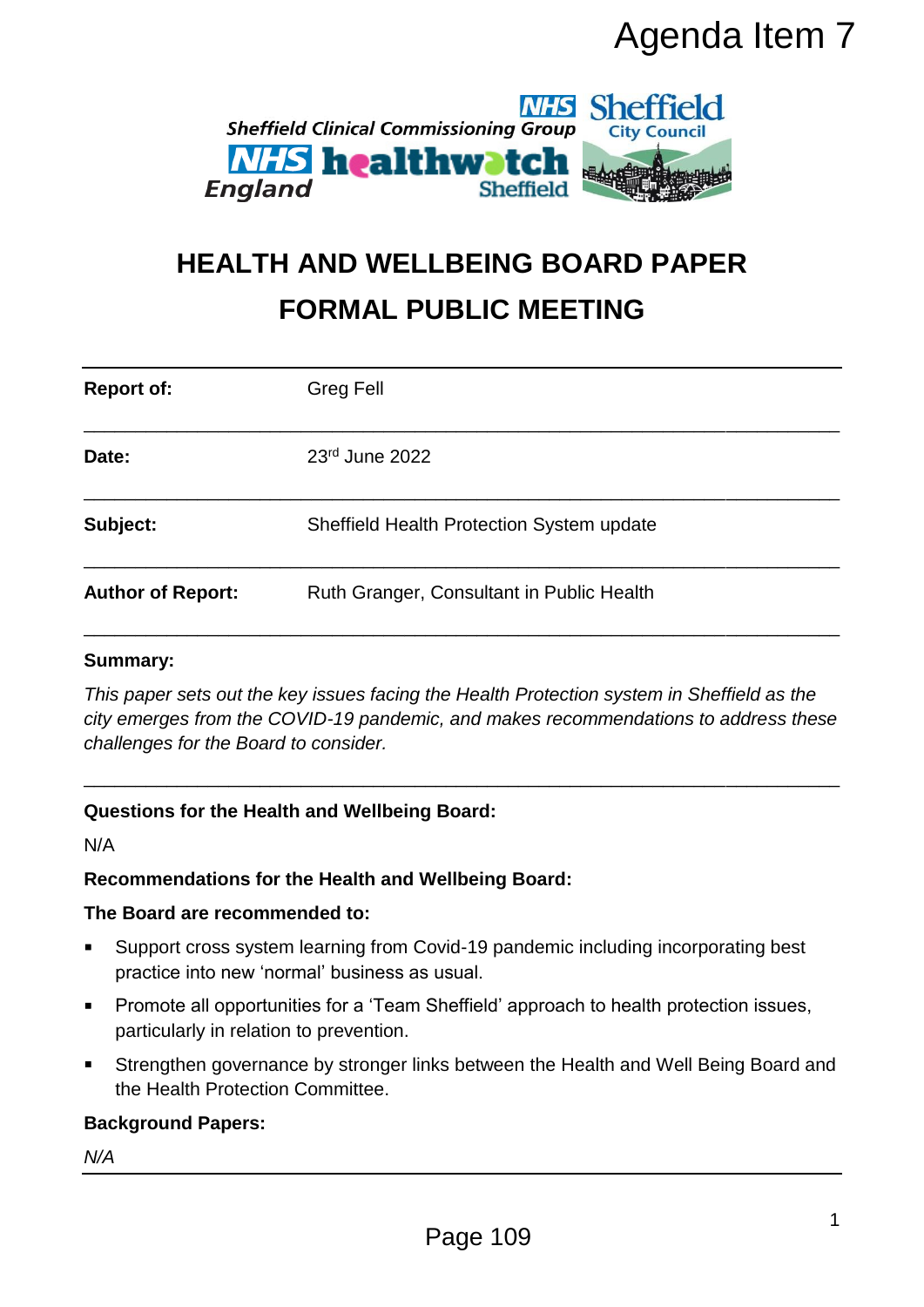#### **Which of the ambitions in the Health & Wellbeing Strategy does this help to deliver?**

This connects to the overall aim of the Health & Wellbeing Strategy of reducing health inequalities in Sheffield.

#### **Who has contributed to this paper?**

N/A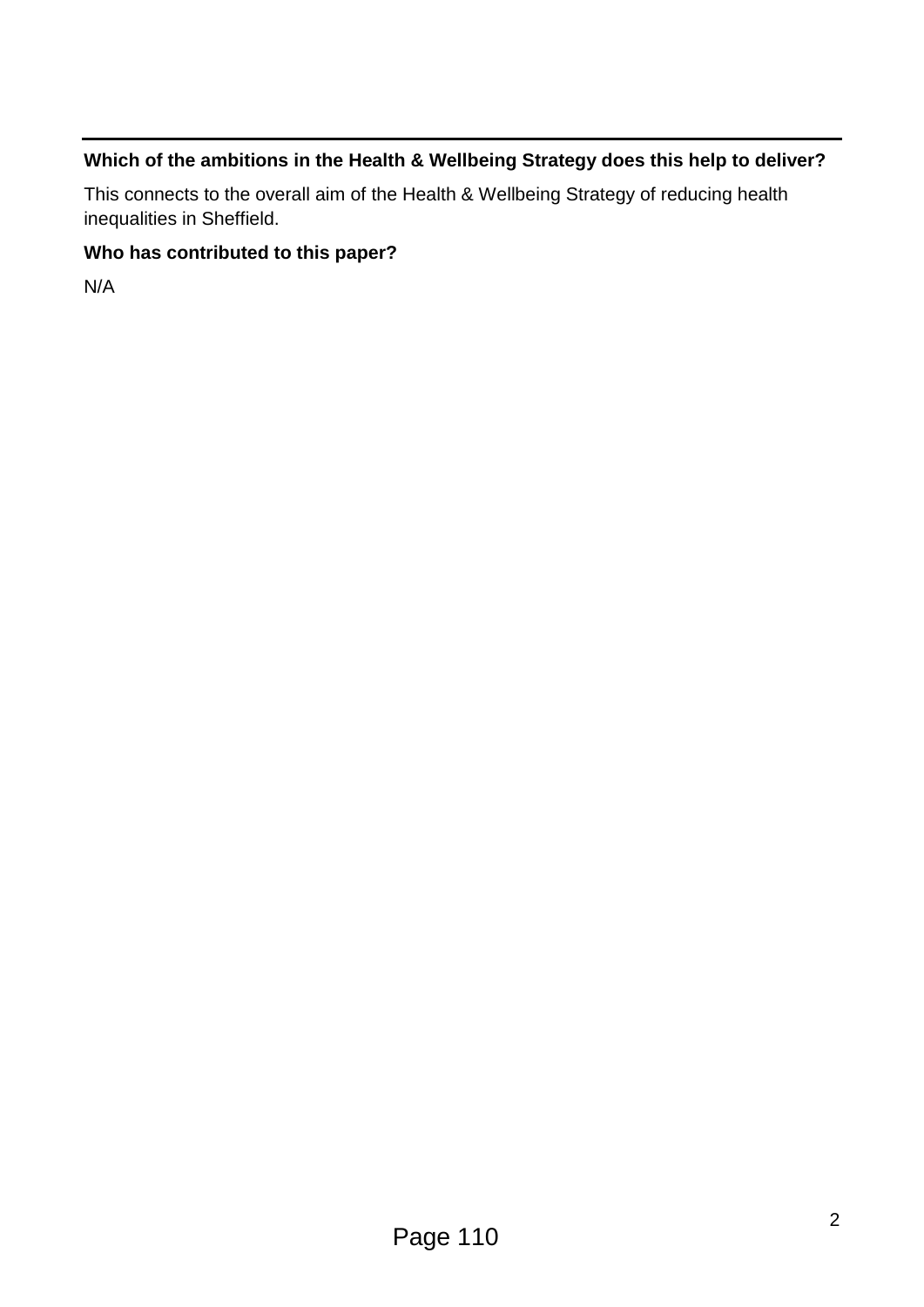## **SHEFFIELD HEALTH PROTECTION SYSTEM UPDATE**

#### **1.0 SUMMARY**

1.1 This paper sets out the key issues facing the Health Protection system in Sheffield as the city emerges from the COVID-19 pandemic, and makes recommendations to address these challenges for the Board to consider.

#### **2.0 HOW DOES THIS IMPACT ON HEALTH INEQUALITIES IN SHEFFIELD?**

2.1 There are strong links between deprivation and the issues that the health protection seeks to address. An effective health protection system is therefore critical in tackling health inequalities in Sheffield.

#### **3.0 HEALTH PROTECTION IN SHEFFIELD**

- 3.1 The Covid pandemic has been the biggest health protection emergency for a generation. There is now the need to review the learning from Covid as well as the wider health protection issues in Sheffield. This paper summarises the current position as well as work that is requited to strengthen governance. This includes a summary of health protection issues of concern for the Health and Wellbeing Board.
- 3.2 Health Protection is about preventing and managing threats to health to individuals, groups and populations. These threats include infectious diseases and environmental, chemical and radiological threats. This work requires collaboration and expertise across a range of teams and organisations who all have different roles for planning, prevention and management. This includes Environmental Health, Primary Care, NHS Trusts, NHS England, UK Health Security Agency and Local Authority teams. Health Protection issues happen in families, businesses, schools and communities and are often far reaching in their impact.
- 3.3 The Director of Public Health for Sheffield has a statutory role to be assured that there are safe and efficient systems in place to manage, as far as possible, these threats to health.

#### **4.0 AS A CITY AND SYSTEM WE LEARNT A GREAT DEAL THROUGH COVID**

4.1 Lessons learnt and debrief work is currently being undertaken in teams and organisations across Sheffield and across the Local Resilience Forum (LRF). There is a need to bring the cross-organisation city-wide learning together. The UK Covid -19 Enquiry has started and will collect evidence and ultimately make recommendations which are likely to relate to the health protection system.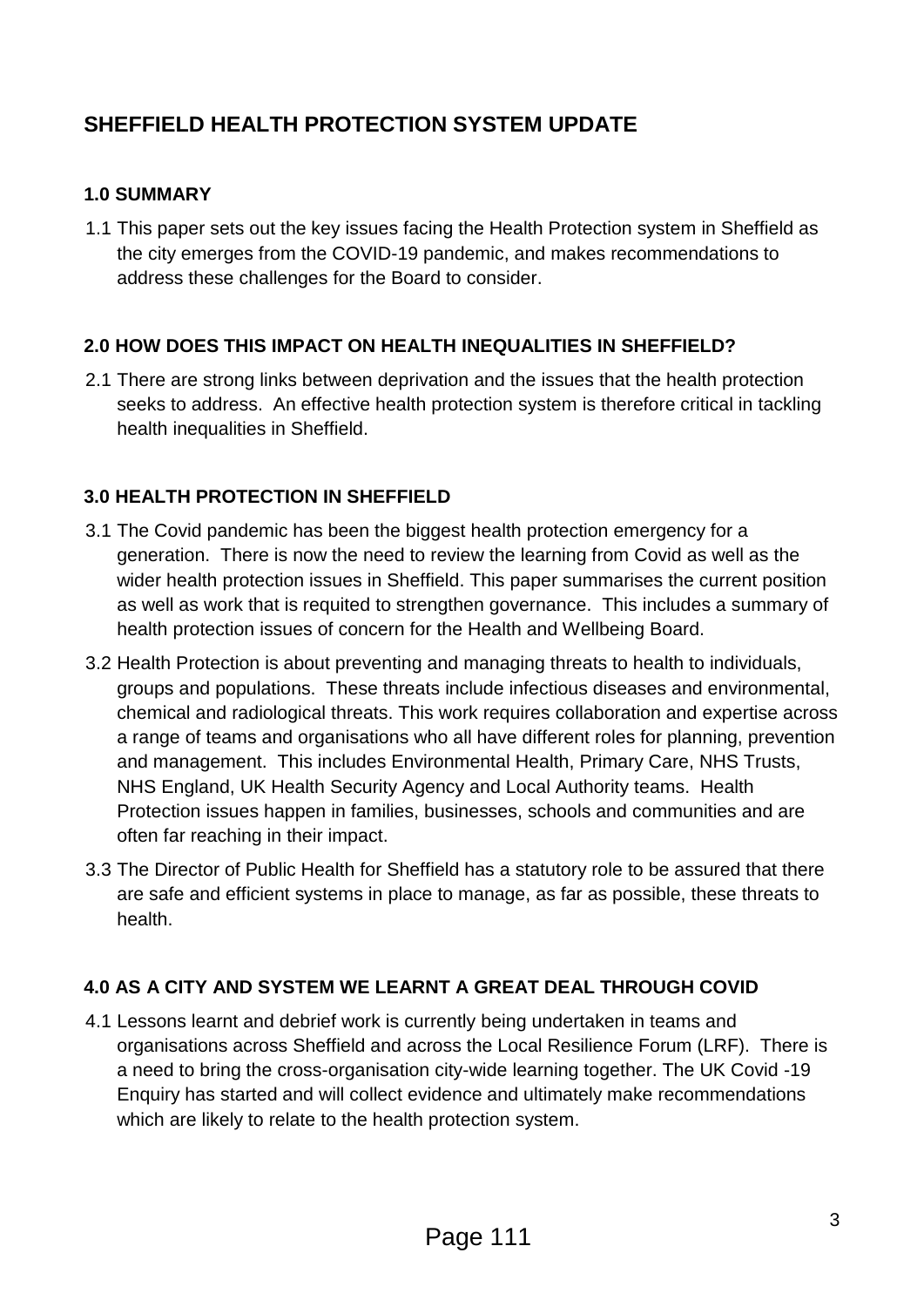4.2 All outbreaks of diseases are opportunities to show systems where improvements are needed. The Covid pandemic was a far reaching, intense series of outbreaks which nearly broke individuals, teams and systems.

#### **5.0 THE HEALTH PROTECTION SYSTEM IS CHANGING AND THERE ARE RISKS ASSOCIATED WITH THIS**

- 5.1 During the pandemic Public Health England was abolished and replaced by the UK Health Security Agency. Wider health improvement themes that were previously part of Public Health England have become part of OHID (Office for Health Improvement and Disparities).
- 5.2 Local Authorities and NHS organisations provided substantial input into the prevention and management of Covid-19 to support and enhance UKHSA's work. There is a risk that with changes to the Health Protection System new burdens will be passed to organisations, particularly Local Authorities, without appropriate resource.

### **6.0 HEALTH PROTECTION INCIDENTS CAN HAVE WIDE RANGING AFFECTS**

- 6.1 Through Covid we saw the far reaching consequences of infectious diseases, emergencies and implementing vaccination programmes. Infectious Diseases mirror other health inequalities in being experienced most severely by people living in poverty or with protected characteristics such as having a disability or being from a Black or Ethnic Minority Community.
- 6.2 Positive relationships and new ways of delivering services were developed with urgency during the pandemic, across organisational boundaries. The delivery of the Covid vaccination programme showed the value in working in a 'Team Sheffield' way to increase uptake of vaccination particularly in our most under-served communities. Sheffield has the highest uptake of Covid vaccination of all the Core Cities. We need to make this way of working normal practice.

#### **7.0 HEALTH PROTECTION WORK OPERATES AT AN OPERATIONAL, TACTICAL AND STRATEGIC LEVEL**

- 7.1 We have a Sheffield Health Protection Committee. We have recently reviewed the terms of reference and membership of the committee in order for it to be a more strategic group assessing threats to health and ensuring that appropriate organisations are managing these threats or risks.
- 7.2 The Health Protection Committee needs to report more 'actively' to the Health and Well Being Board and we propose this should be at least annually. We would welcome boards views on other ways to strengthen links and opportunities for assurance.

### **8.0 THERE ARE HEALTH PROTECTION ISSUES THAT NEED ATTENTION**

- 8.1 The Public Health Outcomes Framework (PHOF) contains a range of health protection indicators.
- 8.2 A number of these show an improving picture including:
	- Antibiotic prescribing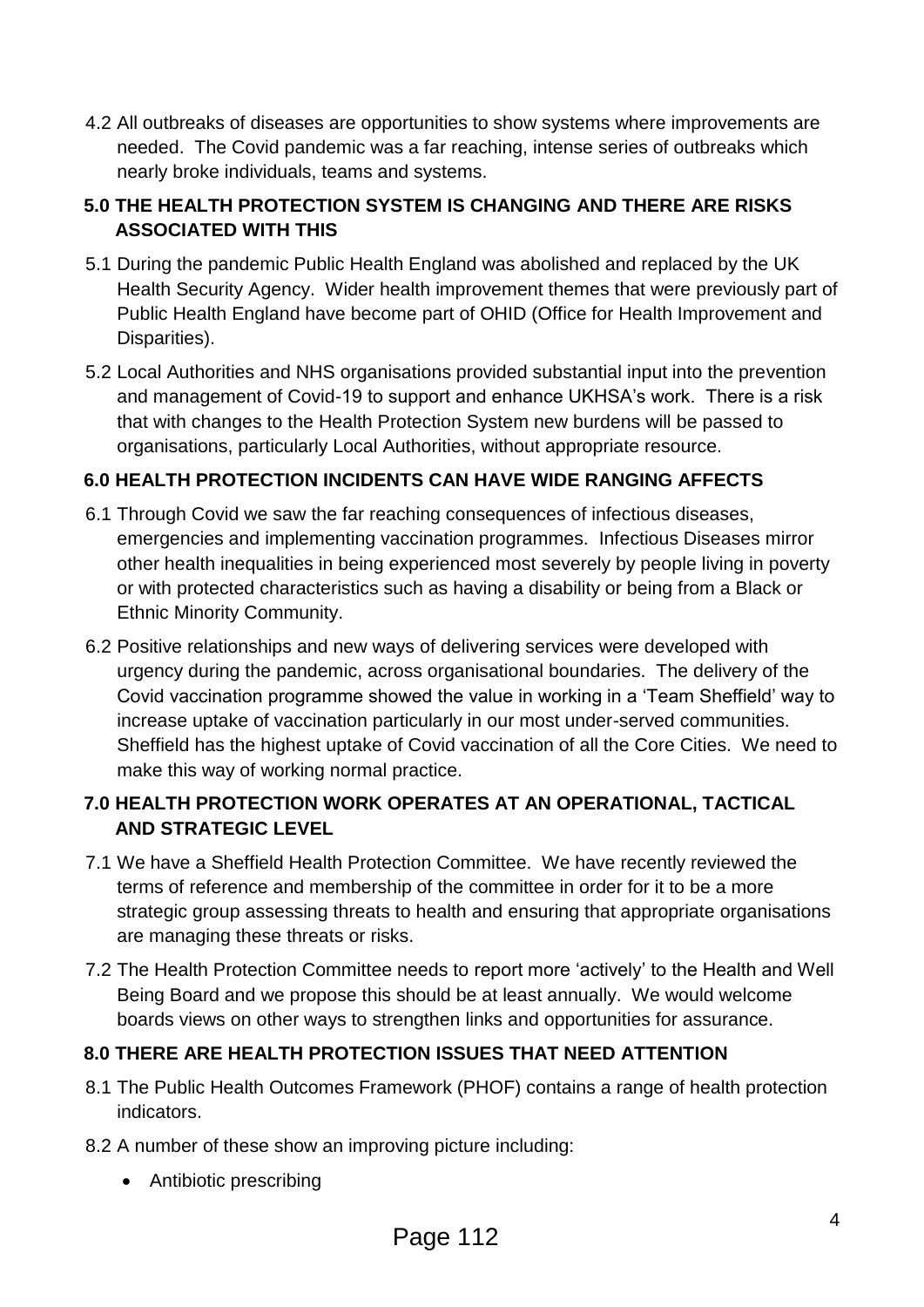- HIV late diagnosis improving but still needs further improvement
- Population vaccination coverage for over 75's for flu (2020/2021)
- 8.3 There are a number of issues where there are concerns including
	- Chlamydia detection rate in 15-24 year olds
	- Pre-school immunisations
	- Adolescent immunisations
	- Proportion of drug sensitive TB cases who've completed a full course of treatment by 12 months
- 8.4 Managing respiratory diseases (which include Covid-19 and Flu) will also potentially be particularly important for 2022/23 winter season.

#### **9.0 WHAT NEEDS TO HAPPEN TO MAKE A DIFFERENCE IN THIS AREA?**

There are a number of key areas to focus on:

#### 9.1 **We need to strengthen our work as 'Team Sheffield'**

 We learnt in the pandemic that taking a cross-system approach increases effectiveness. The Health and Wellbeing Board having oversight of the Health Protection Committee would aid that 'Team Sheffield' approach

#### 9.2 **Increased focus on prevention and catching up routine work**

- A number of teams across the city are working hard to catch up on work that protects the people of Sheffield and reduces threats to health. There are a number of areas where there is concern.
- Coverage of childhood immunisations and adolescent immunisation programmes is lower than before the pandemic. All organisations have a role to take opportunities to promote and where appropriate offer vaccinations. This is particularly relevant in the context of having recently had cases in Sheffield of a rare vaccine preventable disease (diphtheria).

#### 9.3 **Strengthening the system – infection prevention and control is a gap**

- Covid highlighted where our system in Sheffield is under-developed or under capacity at operational, tactical or strategic level.
- Infection Prevention and Control (IPC) is an example of this. Operationally there is very limited capacity outside NHS Trusts for Infection Prevention and Control support. Additional Covid funded IPC support for home care and supported living for people with learning disabilities were provided during the pandemic but will end.
- Tactically and strategically this leads to potential risks of harm, outbreaks and impeding discharge from hospital.

#### 9.4 **We need to review our emergency plans**

• In light of learning from Covid we need to review our emergency plans.